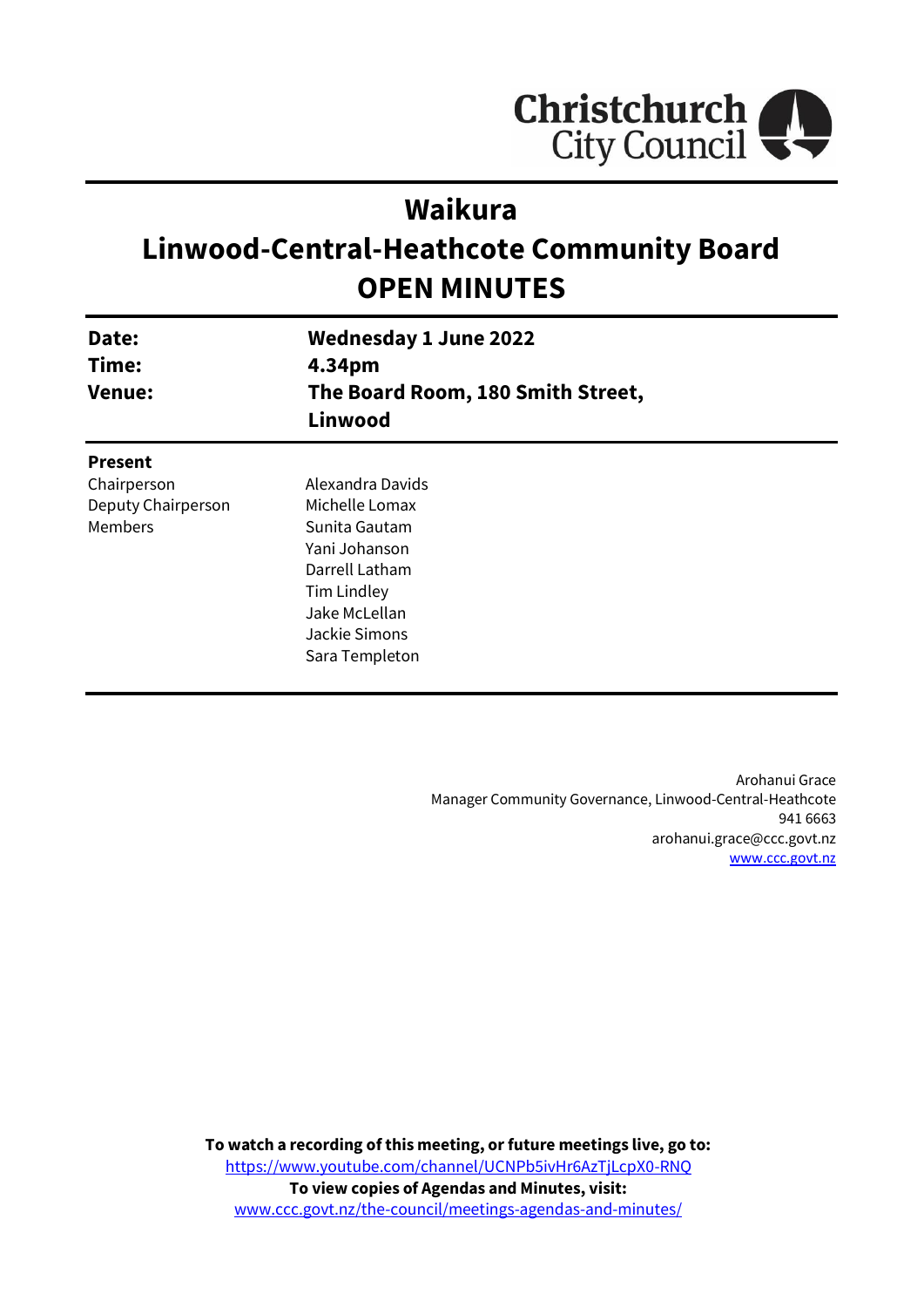

- **Part A Matters Requiring a Council Decision**
- **Part B Reports for Information**
- **Part C Decisions Under Delegation**

# **Karakia Tīmatanga**:

The agenda was dealt with in the following order.

# **1. Apologies Ngā Whakapāha**

#### **Part C Community Board Resolved LCHB/2022/00054**

That the apology from Jake McLellan for lateness be received.

Michelle Lomax/Sara Templeton **Carried**

# **2. Declarations of Interest Ngā Whakapuaki Aronga**

#### **Part B**

There were no declarations of interest recorded.

# **3. Confirmation of Previous Minutes Te Whakaāe o te hui o mua**

#### **Part C**

# **Community Board Resolved LCHB/2022/00055**

That the minutes of the Waikura Linwood-Central-Heathcote Community Board meeting held on Wednesday, 18 May 2022 be confirmed.

Tim Lindley/Jackie Simons **Carried**

# **4. Public Forum Te Huinga Whānui**

#### **Part B**

#### **4.1 Sumner Tennis Facilities**

Nelson Glass, Treasurer, Sumner Tennis Club spoke to the Board regarding the club's future plans.

After questions from members, the Chairperson thanked Mr Glass for his presentation.

### **Community Board Resolved LCHB/2022/00056**

#### **Part B**

That the Waikura Linwood-Central-Heathcote Community Board:

- 1. Requests staff provide advice to the Sumner Tennis Club and the Board on the process for long term use of the Residential Red Zone land in the Port Hills.
- 2. Requests that staff include the information from the public forum presentation by the Sumner Tennis Club to the Board's 1 June 2022 meeting for consideration in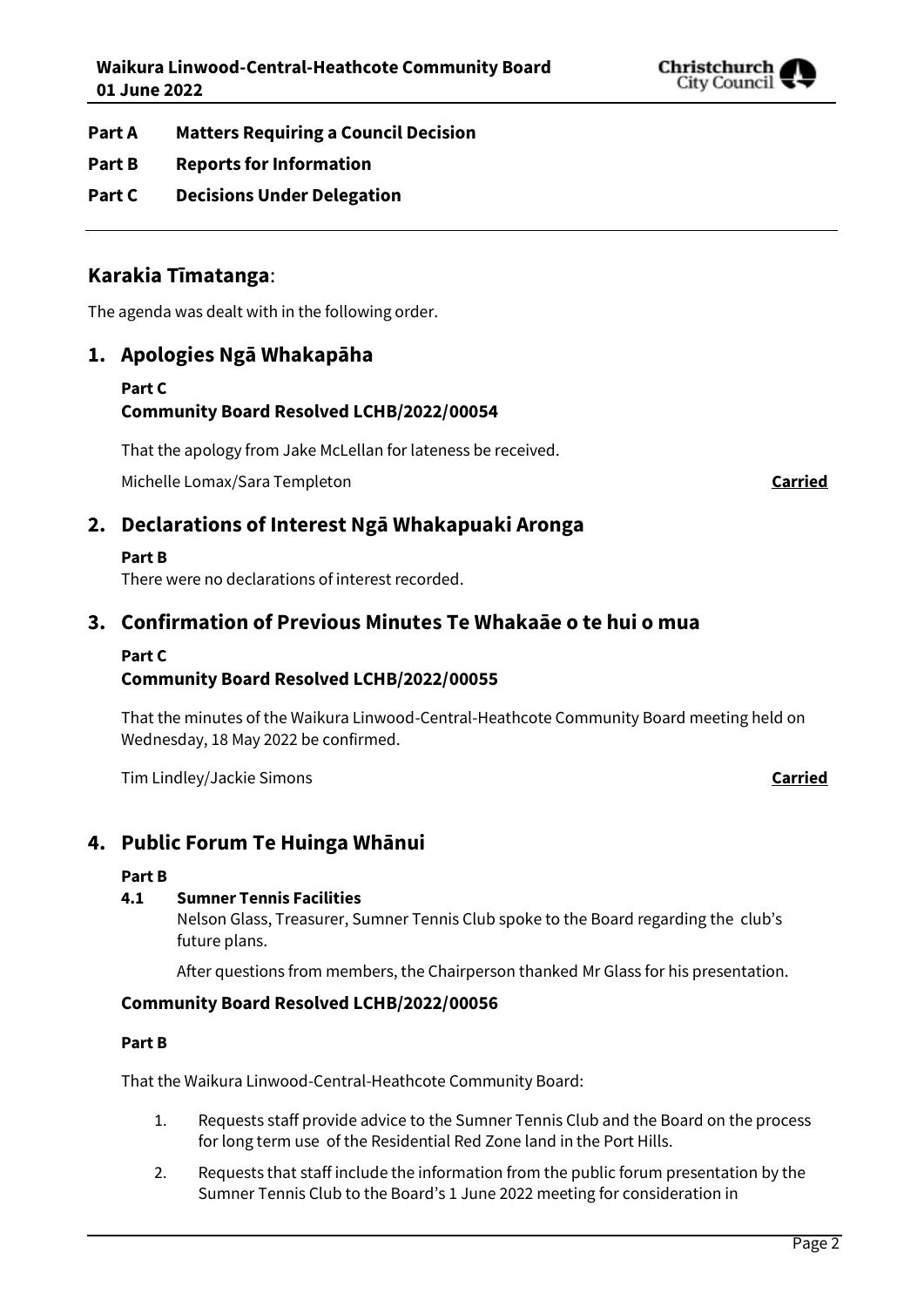

development of the Council's Draft Sports Facilities Plan and ensure that the Sumner Tennis Club has input into the Draft Sports Facilities Plan.

#### Tim Lindley/Michelle Lomax **Carried**

#### **Attachments**

A Clause 4.1 – Public Forum: Sumner Tennis Club Presentation by Nelson Glass.  $\Rightarrow$ 

#### **4.2 Cave Rock Mast Lighting**

Jamie Dawson, local resident spoke to the Board regarding the Cave Rock, Sumner Mast Lighting.

After questions from members, the Chairperson thanked Mr Dawson for his presentation.

#### **Community Board Resolved LCHB/2022/00057**

#### **Part B**

That the Waikura Linwood-Central-Heathcote Community Board:

- 1. Requests staff advice on the licensing arrangements for the lights on the Cave Rock Mast, including options to extend the lights and how they are arranged, the times they are lit and the potential for the community to be consulted.
- 2. Requests staff discuss with the licence holder about the potential to switch off the Cave Rock Mast lights over the period of Matariki.

Darrell Latham/Sara Templeton **Carried**

# **5. Deputations by Appointment Ngā Huinga Whakaritenga**

#### **Part B**

There were no deputations by appointment.

### **6. Presentation of Petitions Ngā Pākikitanga**

#### **Part B**

There was no presentation of petitions.

Jake McLellan joined the meeting at 5:29 pm.

# **7. Beach Hospitality Ltd-Landlord Consent and Affected Party Approval for Proposed Sun Louvre Alterations-25 Esplanade Sumner Board Comment**

The Board laid the report on the table at its 4 May 2022 meeting and had requested staff advice on the effect of changing the sun louvre colour and the history of 25 Esplanade building. The staff advice was attached to the report in the meeting agenda.

### **Officer Recommendations Ngā Tūtohu**

That the Waikura Linwood-Central-Heathcote Community Board:

 $1.$ Approves on behalf of Council, as Landlord, the proposed sun louvre alterations.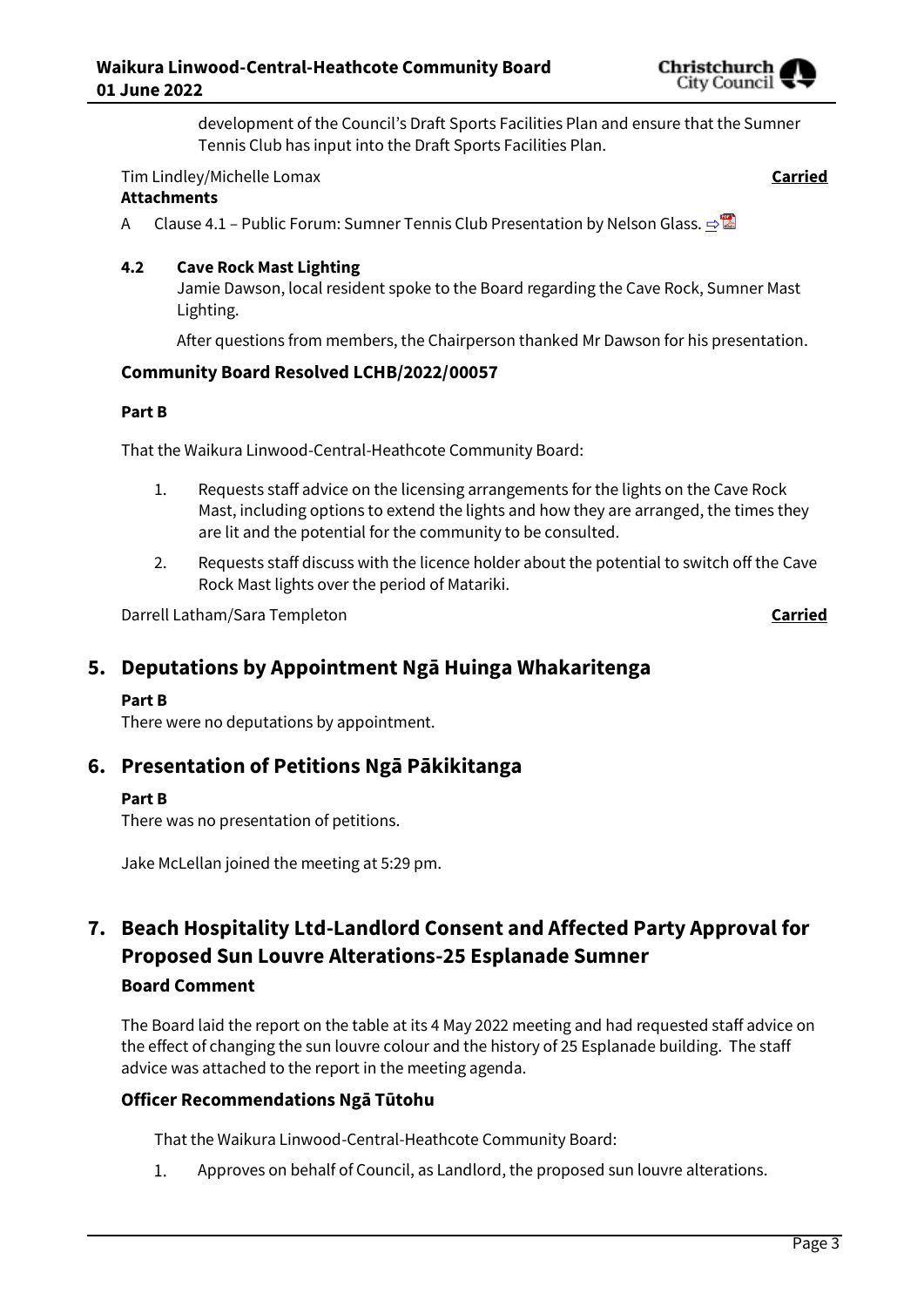

- Approves on behalf of Council, as building owner, permission required by the Tenant  $2.$ under Section 104 of the resource consent application RMA/2021/4165.
- 3. Authorise the Property Consultancy Manager to manage and conclude all issues, processes and documentation associated with the request for landlord approval.

#### **Community Board Resolved LCHB/2022/00058**

#### **Part C**

That the Waikura Linwood-Central-Heathcote Community Board:

- Approves on behalf of the Council, as Landlord, the proposed sun louvre alterations to 25 1. Esplanade Sumner building subject to the cedar re-cladding of the uprights and the top facing facade.
- 2. Approves on behalf of Council, as building owner, permission required by the Tenant under Section 104 of the resource consent application RMA/2021/4165.
- 3. Authorises the Property Consultancy Manager to manage and conclude all issues, processes and documentation associated with the request for landlord approval.

Darrell Latham/Michelle Lomax **Carried**

# **8. 373 Tuam Street - Proposed No Stopping Restrictions**

## **Community Board Resolved LCHB/2022/00059 (Original Officer Recommendation accepted without change)**

#### **Part C**

That the Waikura Linwood-Central-Heathcote Community Board:

- 1. Approves in accordance with Clause 7 of the Christchurch City Council Traffic and Parking Bylaw 2017, that the stopping of vehicles be prohibited at any time on Tuam Street as indicated on the drawing TG142011 Issue 1, dated 02/05/2022 (refer Attachment A the report on the meeting agenda) and detailed in recommendation 1a below:
	- a. That the stopping of vehicles is prohibited at all times on the north side of Tuam Street commencing at its intersection with Livingstone Street and extending in an easterly direction for a distance of 31 metres.
- 2. Revokes any previous resolutions pertaining to traffic controls made pursuant to any bylaw to the extent that they are in conflict with the traffic controls described in resolution 1a above.
- 3. Approves that these resolutions 1 to 2 take effect when parking signage and/or road markings that evidence the restrictions described in the staff report are in place (or removed in the case of revocations).

Jackie Simons/Michelle Lomax **Carried**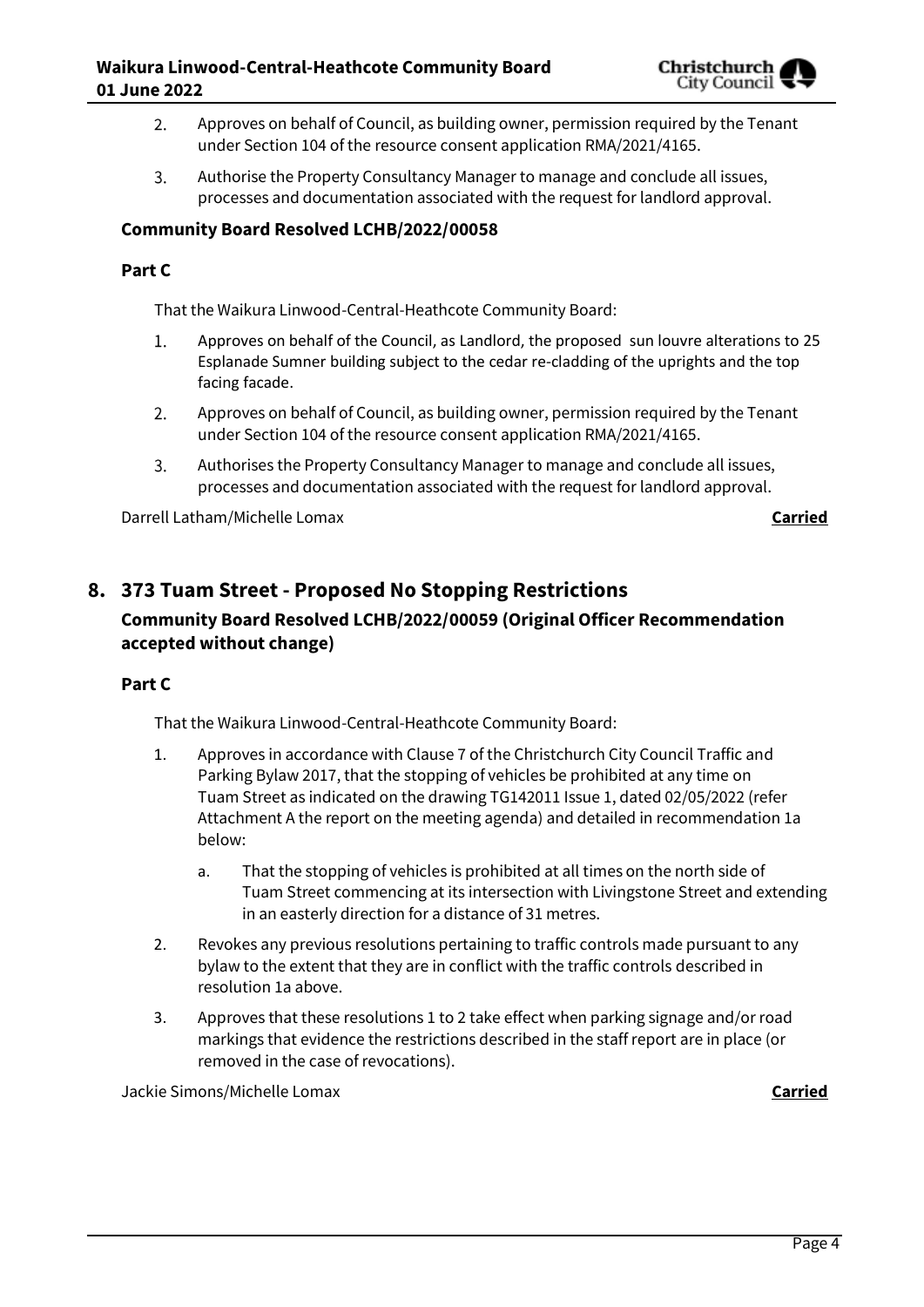

# **9. Wakefield Avenue / Arnold Street - Proposed No Stopping Restrictions Community Board Resolved LCHB/2022/00060 (Original Officer Recommendation accepted without change)**

#### **Part C**

That the Waikura Linwood-Central-Heathcote Community Board:

- 1. Approves in accordance with Clause 7 of the Christchurch City Council Traffic and Parking Bylaw 2017, that the stopping of vehicles be prohibited at any time at the intersection of Wakefield Avenue and Arnold Street as indicated on drawing TG142016 Issue 1, dated 04/05/2022 (refer Attachment A refer Attachment A the report on the meeting agenda) and detailed in recommendations 1a-1b below:
	- a. That the stopping of vehicles is prohibited at all times on the east side of Wakefield Avenue commencing at its intersection with Arnold Street, and extending in a northerly direction for a distance of 24 metres.
	- b. That the stopping of vehicles is prohibited at all times on the north side of Arnold Street commencing at its intersection with Wakefield Avenue, and extending in a south easterly direction for a distance of 5 metres.
- 2. Revokes any previous resolutions pertaining to traffic controls made pursuant to any bylaw to the extent that they are in conflict with the traffic controls described in resolutions 1a – 1b above.
- 3. Approves that these resolutions 1 to 2 take effect when parking signage and/or road markings that evidence the restrictions described in the staff report are in place (or removed in the case of revocations).

Tim Lindley/Jackie Simons **Carried**

# **10. Waikura Linwood-Central-Heathcote 2021/22 Discretionary Response Fund - Transfers**

# **Community Board Resolved LCHB/2022/00061 (Original Officer Recommendation accepted without change)**

### **Part C**

That the Waikura Linwood-Central-Heathcote Community Board:

1. Approves a transfer of the remaining balances from the Board's 2021/22 Youth Development Fund, Light Bulb Moment, Summer with your Neighbours, and Community Service Awards to its 2021/22 Discretionary Response Fund.

Sara Templeton/Sunita Gautam **Carried**

# **11. Elected Members' Information Exchange Te Whakawhiti Whakaaro o Te Kāhui Amorangi**

**Part B**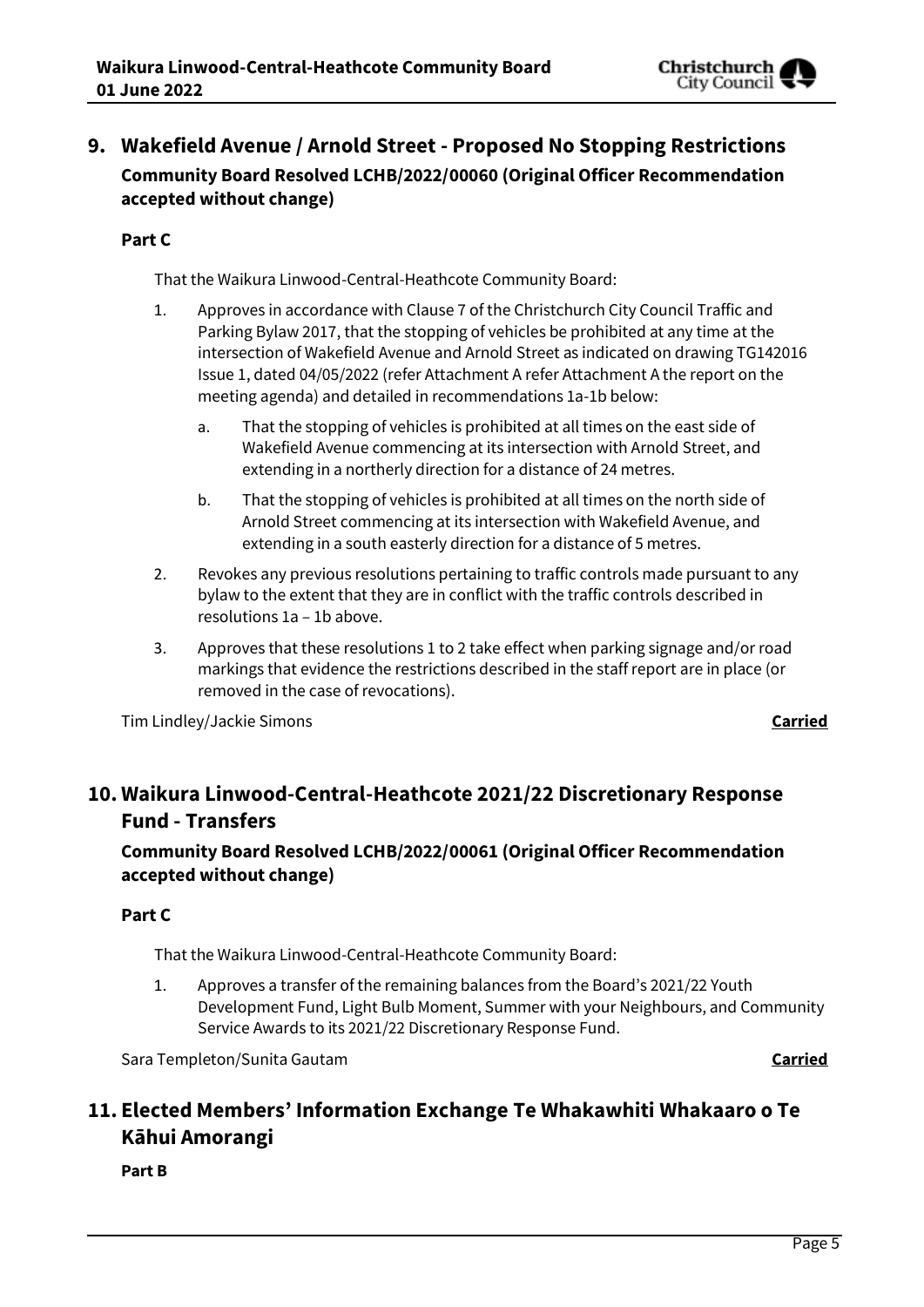Board members exchanged information on the following:

- Progress relating to Bromley Traffic issues, and St Leonards Square, Sumner were clarified.
- An acknowledgement was made of the strong advocacy on the Christchurch Wastewater Plant issues at Council by the Linwood Ward Councillor and the Community Board Chairperson.
- The Board were advised that there was a large attendance at the recent Summit Road Society Annual General Meeting.

#### **11.1 Parking in Hill Suburbs**

The Board discussed the recent instances of parked cars been vandalised, broken into, rocks placed on accelerators and the cars being left to roll down hills. The Board discussed inappropriate parking on hill suburbs from Scarborough through to Mt Pleasant.

The Board agreed to ask for staff advice on a plan to manage inappropriate parking and speed on the Port Hills suburbs.

#### **11.2 Port Hills - Water Network**

The Board discussed the issue of drinking water and stormwater leakage from the hill suburbs.

The Board agreed to request a briefing on the current state of the Council's waterpipes network on the hill suburbs from Scarborough through to Mt Pleasant and the Council's future plans for the hill suburbs water pipes network.

#### **11.3 Christchurch Wastewater Plant - Post November 2021 Fire**

The Board discussed the impact on the community of the1 November 2021 Christchurch Wastewater Plant Fire. The Board discussed the Council's and Canterbury District Health Board's response since the fire. Of particular concern are the potential health impacts, both short term and long term, on the residents living close to the damaged plant.

The Board agreed to request staff to arrange a meeting of the Board with the Canterbury Chief Medical Officer to discuss the impacts of 1 November 2021 Christchurch Wastewater Plant Fire on the affected community.

The Board agreed to request that a letter be written to the Chief Executive of the Canterbury District Health Board (CDHB) requesting information on what data is being collected on the effects of the 1 November 2021 Christchurch Wastewater Plant Fire, how the CDHB is supporting the affected community post and what are the CDHB's plans moving forward to support the affected community.

#### **11.3 Christchurch City Council Te Haumako Te Whitingia Strengthening Communities Together Strategy**

The Board discussed the recently approved Christchurch City Council Te Haumako Te Whitingia Strengthening Communities Together Strategy and the additional roles that Community Boards may have.

The Board agreed to request a briefing on Te Haumako Te Whitingia Strengthening Communities Together Strategy and the role of Community Boards in regards to the strategy